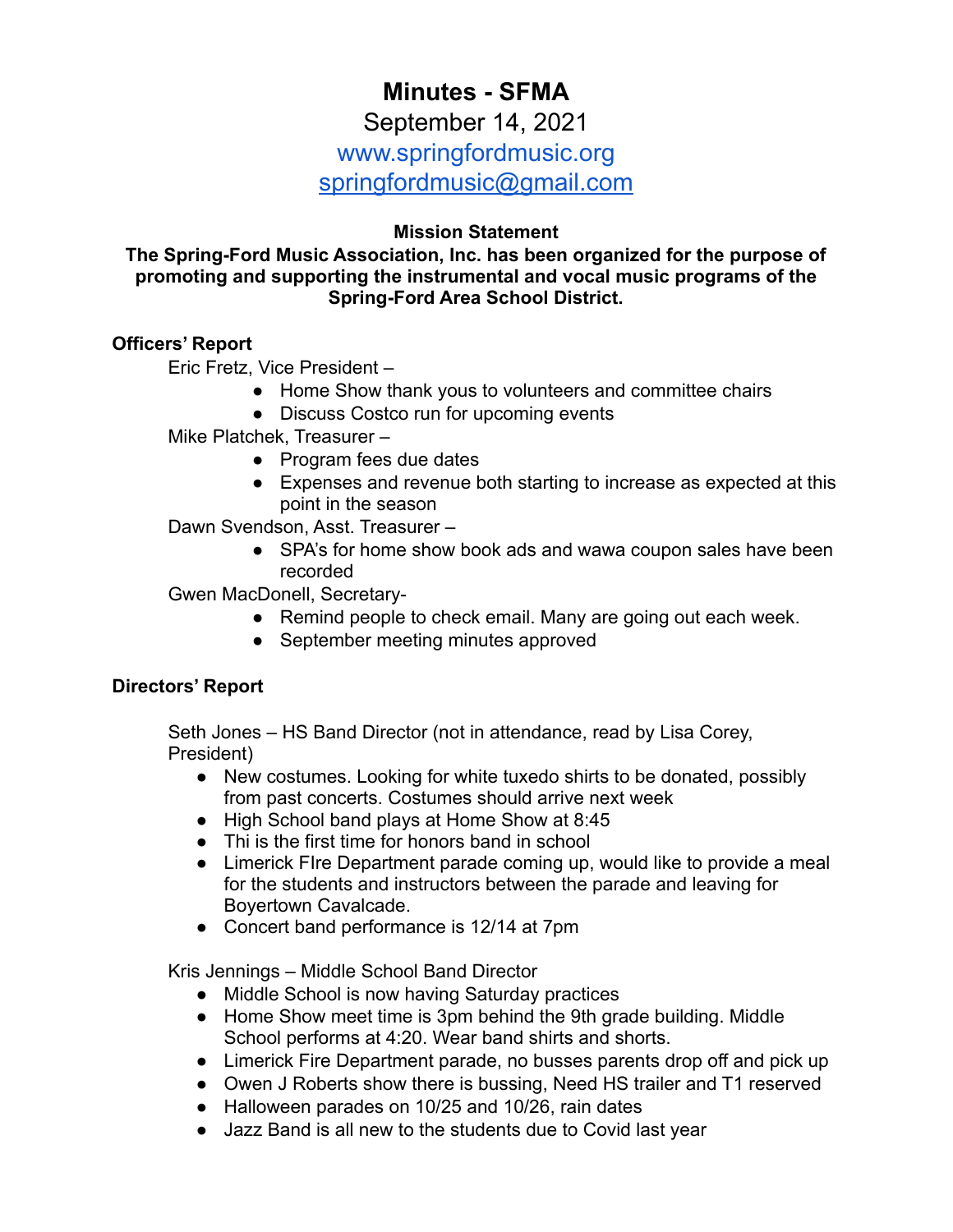Danielle Marone – HS Color Guard

- Gearing up for indoor season
- South Brunswick regional has been cancelled
- Saturday Jan 22 is the Spring-Ford Home Show which is also the first indoor competition for the SF winter guard
- MAIN is continuing a full, in-person season
- Outdoor uniforms should arrive around 9/24

## **Committee Reports**

Orlando

- Accepted to everything that was applied for, very exciting
- Transportation costs could be increasing due to driver shortages, etc
- Leave from HS via Coach Bus to airport
- Payments 4 & 5 due now, final payments in next two months
- Registration for participants closes Nov 5
- ID is required, not school but government issued
- Meals for students: free breakfast at hotel and one meal voucher each day
- March 13th is bag check and drop off
- Fly out March 16th
- Unsure of all performance schedules, will find out 4-6 weeks prior
- Students MUST be in school the next day after return

Concessions

- Having some issues getting candy due to store inventory
- Costco pulled their hamburgers completely so using Walmart burgers
- Only has about half of the volunteers that will be needed for the Home Show
- Need substantial clearances to volunteer in concessions

**Fundraising** 

- Joe Corbi's sold 291 items for a total of over \$6300, pick up for items is 10/13, a Sign Up Genius will go out for help distributing
- 9/26 is clothing drive and mattress sale, all are encouraged to spread the word
- Still working to host a Bag Bingo night
- Linvilla pies and holiday ornaments are coming up soon
- Many dine-outs coming up, we can't raise funds if no one goes so spread the word and be sure to thank the restaurant for their support
- Amazon Smile, easy to use, one of the biggest fundraising profits

Ram Crew/Vehicles

- Lots of new volunteers and that's wonderful
- Columns are coming together, hedges need to be more "hedgy"
- Trailer will be ready for pick up by 9/27